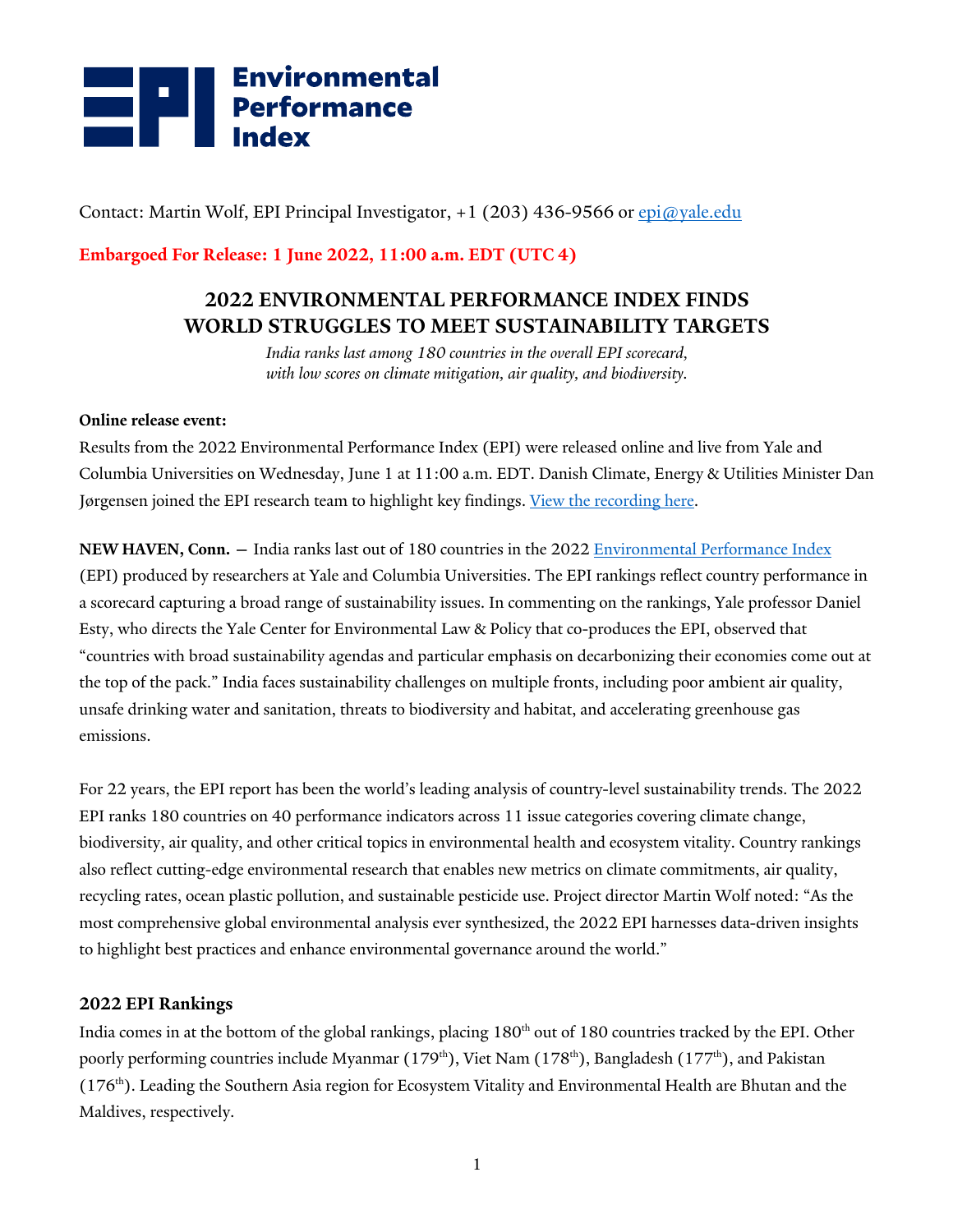# **Environmental**<br> **Performance**<br>
Index

Denmark ranks first in the world in the overall 2022 EPI rankings, reflecting strong performance across nearly all issues tracked by the EPI, with notable leadership in climate and sustainable agriculture. Other high-scoring nations include the United Kingdom and Finland, both of whom earn top rankings due to strong climate performance in recent years. Beyond providing global and country-level results, the 2022 EPI promises to advance sustainability by offering fresh insights into the economic, governmental, and social drivers of good environmental performance. Alex de Sherbinin of Columbia's Earth Institute, one of the lead authors of the 2022 EPI, explained that "good governance and financial resources, more than any other factors, separate the nations that are moving toward a sustainable future from those which are not." High scoring countries generally demonstrate long-standing commitments and broad policy programs to protect public health, conserve natural resources, and mitigate greenhouse gas emissions.

India's poor performance in the 2022 EPI reflects several persistent sustainability challenges. The country ranks 179th in both the Air Quality and Biodiversity & Habitat issue categories. According to data from the Global Burden of Disease that undergirds the EPI's analyses, millions of premature deaths in India result from poor ambient air quality every year. Poor air quality also continues to impact public health in China, although recent emissions control policies have helped it climb to  $157<sup>th</sup>$  place in the 2022 EPI. India has struggled to make progress on biodiversity and habitat conservation in recent years, ranking 177<sup>th</sup> in the *national terrestrial protected* areas indicator and 111<sup>th</sup> in the *marine protected areas* indicator. These indicators are grounded in the latest available data from the World Database on Protected Areas.

Climate change is another area where India has struggled to make progress. As the world's third-largest emitter of greenhouse gases, India faces obstacles to mitigate climate change. The country's recent efforts to expand renewable energy are praiseworthy, but current investments in decarbonization and clean energy are insufficient. Using the past 10-years' emissions trajectory as a basis for projecting 2050 emissions, the EPI researchers forecast that India — along with most other nations — are not on track to reach net-zero emissions by mid-century, the goal ratified in the 2021 Glasgow Climate Pact.

According to the EPI's analyses, more than 50% of greenhouse gas emissions in 2050 are slated to come from just 4 countries: China, India, the United States, and Russia. "While U.S. emissions are declining rapidly, they are not falling fast enough to get to net zero by 2050 given the very high emissions starting point of the United States," said Dr. Wolf. More troubling, greenhouse gas emissions continue to rise in China, India, Russia, and several other major developing countries. Just 24 countries — the *dirty two-dozen* — will account for nearly 80% of 2050 residual greenhouse gas emissions unless leaders strengthen climate change policies and draw down emissions trajectories. "The 2022 EPI emissions projections should be a call to action for many nations," declared Dr. Wolf. The EPI demonstrates, however, that a country's current trajectories are not locked-in. Policymakers in countries

2 not on track can implement strategies that shift their emissions trajectories toward a more sustainable downward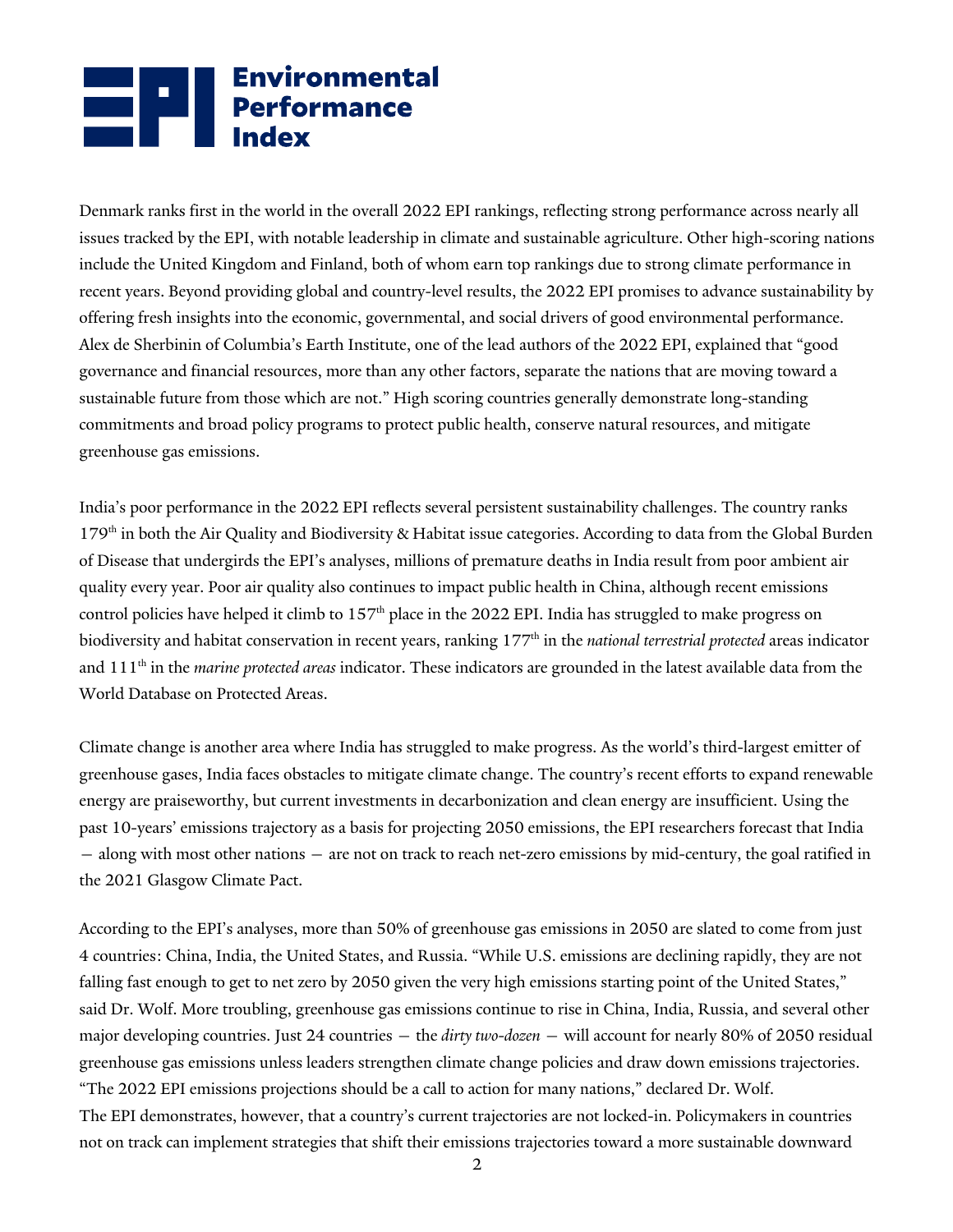# **Environmental**<br> **Performance**<br>
Index

rate. Likewise, some countries that have significantly reduced emissions in the past decade may find it difficult to find additional solutions to maintain their current trend. Future EPI reports will closely monitor the continued steps that India and other countries are taking to achieve steady emissions reductions.

EPI rankings have consistently underscored the environmental challenges that India faces. India's 180<sup>th</sup> ranking in the 2022 EPI reflects the latest environmental data and sustainability research. The EPI finds essentially no overall improvement in India's environmental performance over the past decade. Ten years ago, the same metrics used in the latest analyses would have given India a rank of  $179<sup>th</sup>$  out of 180 countries.

#### **Additional Global Insights**

Worldwide trends suggest that many countries have made significant progress over the past decade on critical environmental health issues like sanitation, drinking water, and indoor air pollution. These gains demonstrate that investments in environmental infrastructure, like wastewater treatment facilities, and better household energy technologies, such as cleaner cookstoves, can translate into rapid improvements in public health. The EPI's new air quality metrics indicate, however, that residents in most countries still breathe unsafe air. More than 8 million people die prematurely each year from exposure to indoor and ambient air pollutants. Southern Asian countries, such as India, Nepal, and Pakistan, are particularly lagging in air quality.

Ecosystem trends capture both remarkable improvements and persistent challenges when it comes to preserving habitat and biodiversity around the world. Belgium, the U.A.E., Croatia, and Niger have substantially expanded protected habitat within their borders, earning top scores for biodiversity metrics in the 2022 EPI. The world has also met its marine protected areas target, successfully preserving 10% of coastlines — but with marine ecosystems still threatened in much of the world, there remains a much work to do to preserve ocean health. On other issues, global performance continues to move away from sustainability. Fisheries are especially in decline, with nearly all countries earning scores below 50 out of 100 on this vital issue.

#### **The Drivers of Good Environmental Performance**

At every level of development, some countries achieve scores that exceed their peer nations with similar economic circumstances. Cutting-edge analyses of the 2022 EPI rankings make clear that the factors explaining environmental success include good governance, country wealth, quality of life, independent media, and wellcrafted regulations. The researchers found strong correlations between EPI scores and government effectiveness, rule of law, regulatory quality, happiness, and GDP per capita. Sustainable development requires financial resources, which enable investments in environmental protection. The wide divergence in scores among wealthy countries demonstrates, however, that policy choices also matter. Leaders that carefully manage pollution threats and natural resource use can drive their countries toward a more sustainable future.